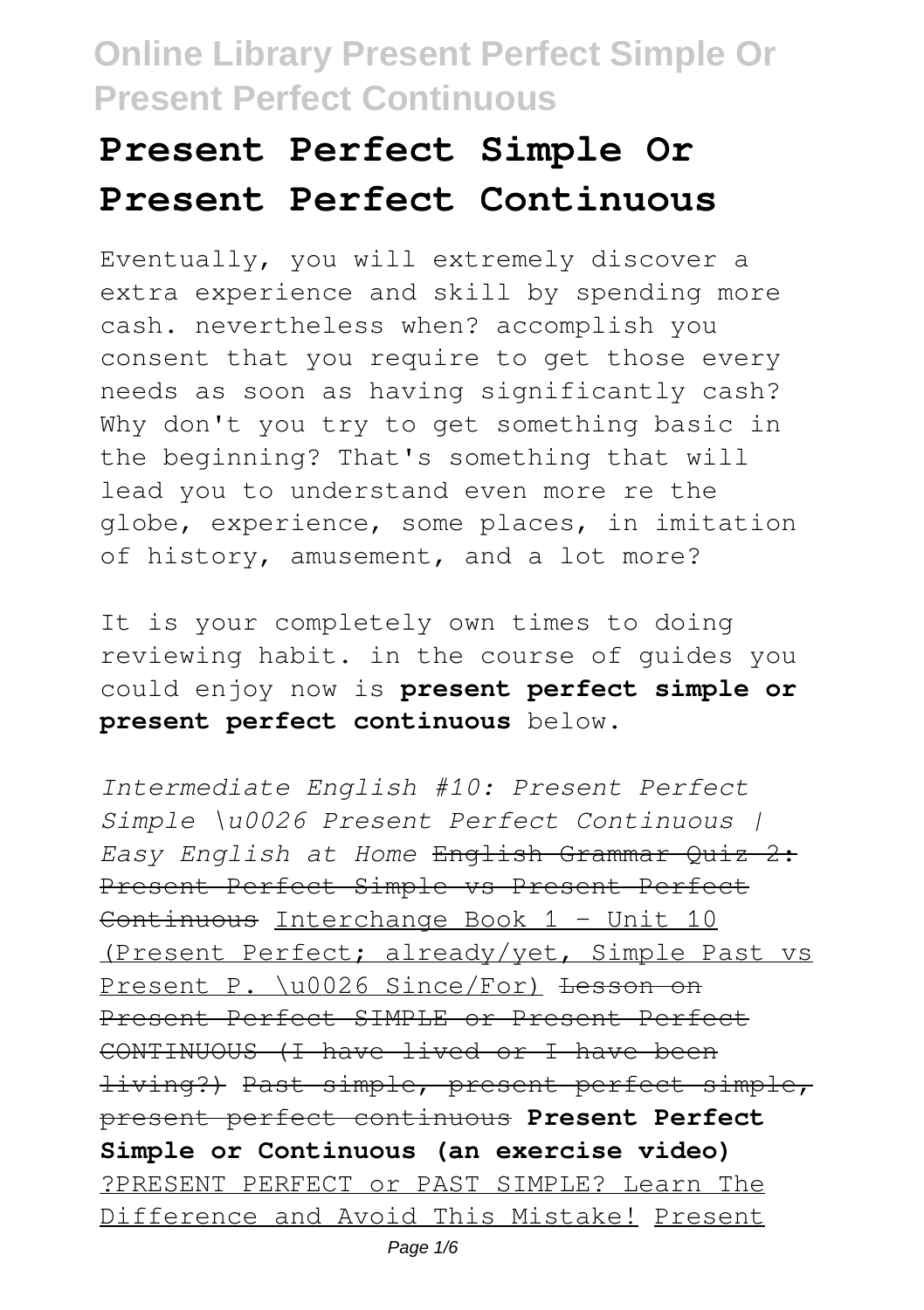Perfect Progressive Vs Present Perfect Simple ???? ??? ????? Mega Goal 1

Book 2 Unit 4 1 Present Perfect vs Simple Past*Simple Past vs. Present Perfect - QUIZ GAME Present Perfect Tense vs. Past Simple: Tom's Story (A comical story of Tom, the ESL student - Video) Present Perfect Simple vs Continuous - The Difference between these Two Tenses (+ FREE PDF)* Present Perfect Progressive PIERCE COLLEGE **The Present Perfect Tense | English Grammar Lesson Learn English Tenses: PRESENT PERFECT Fun English Grammar Lesson: Past Simple vs Present Perfect - Learn the Difference (Examples + quiz)** *PRESENT PERFECT or PRESENT PERFECT CONTINUOUS? | the difference* Four Present Tense | Simple Present, Present Perfect, Present Continuous, Present Perfect Continuous Unit 20 Present Perfect And Past Simple difference | Essential English Grammar Book Present perfect continuous vs present perfect simple | learn English grammar **Present Perfect Simple Or Present** The simple present is used for general statements and actions that take place regularly in the present.

**Simple Present or Present Perfect Progressive – English ...** Present perfect simple vs present perfect continuous.

#### **Present perfect simple and present perfect**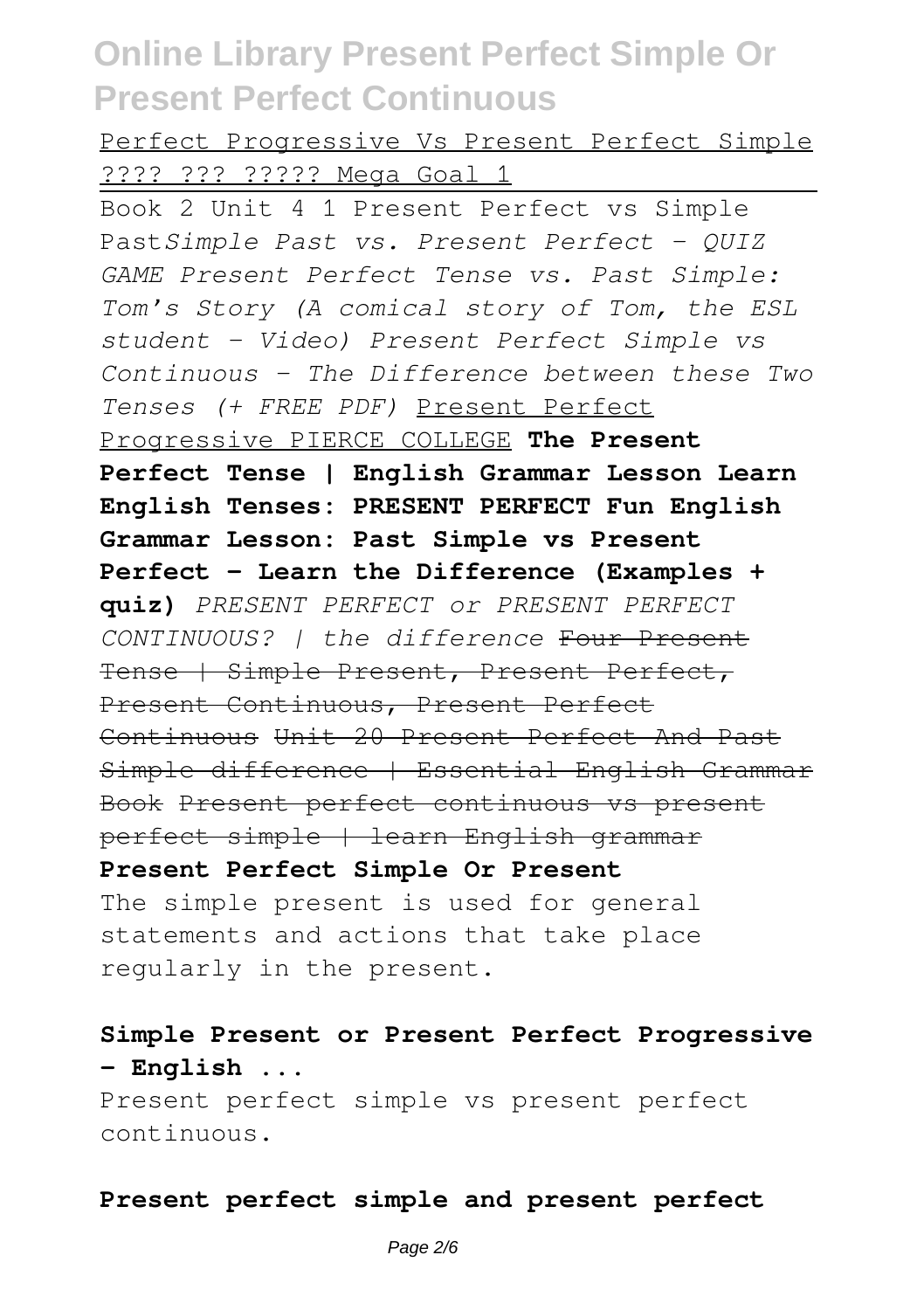#### **continuous ...**

We use the present perfect simple to talk about how many times something has happened.

### **Present perfect simple and present perfect continuous ...**

The present perfect... 2: On the other hand, the present perfect simple is often used when we're talking about how much or how many.

### **Present Perfect Simple or Present Perfect Continuous Tense?**

The present perfect simple expresses an action that is still going on or that stopped recently, but has an influence on the present. It puts emphasis on the result.

#### **Present Perfect Simple - English Grammar**

GapFillDragAndDrop\_MTYzMTg= Present perfect continuous 2. GapFillTyping\_MTYzMTk= Present perfect for future.

### **Present perfect | LearnEnglish - British Council**

Complete the sentences. Decide if you need to use the present perfect simple or the progressive.. I (study) all day, but I am afraid I (learn/not) much. 1st space: …

## **Present Perfect Simple/Progressive - Exercises**

Grammar B1-B2: Present perfect simple and present perfect continuous: 1. Read the ...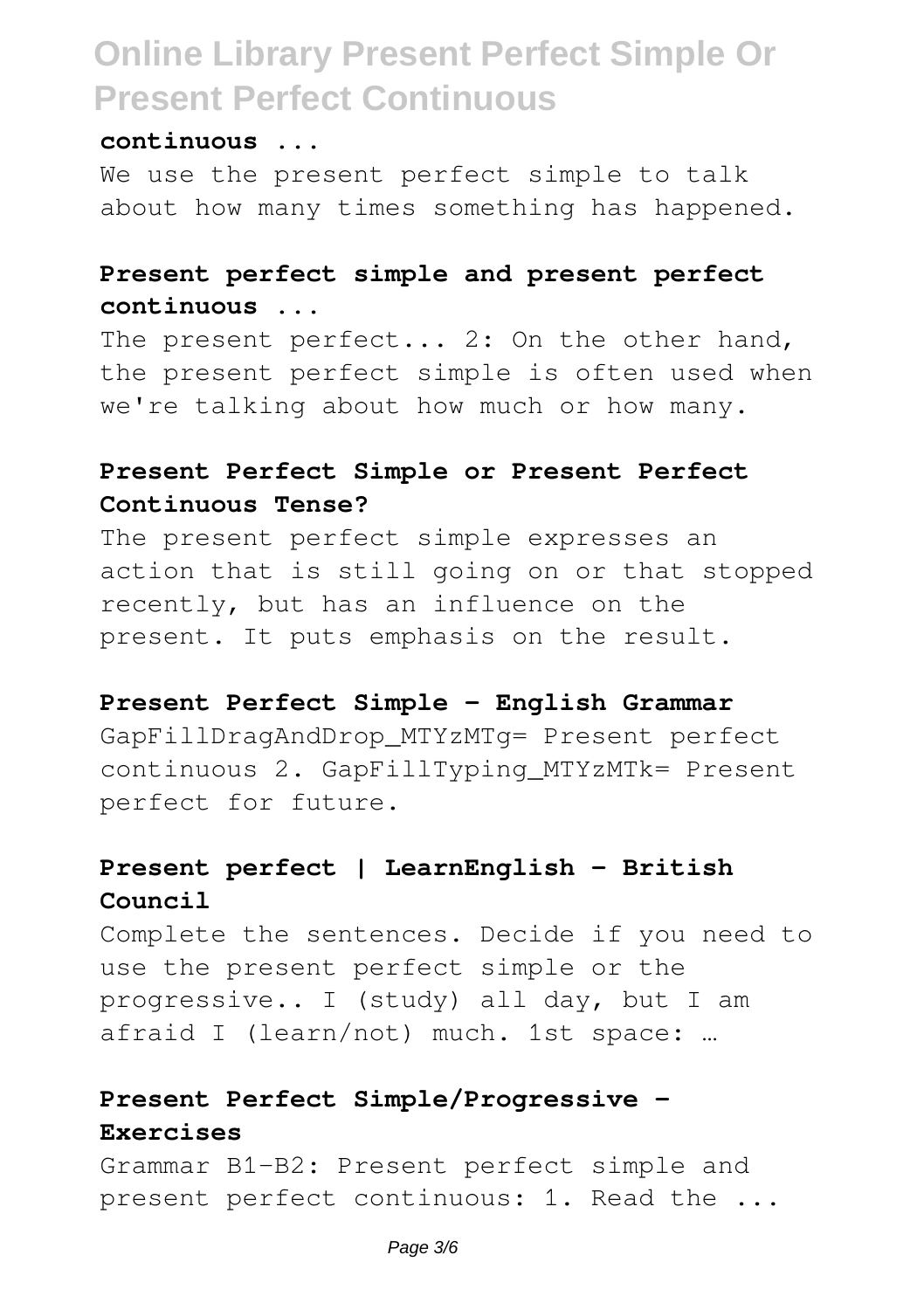**Present perfect simple and continuous | Grammar ...**

Present Perfect Simple: Past Simple: Unfinished actions that started in the past and ...

#### **Present Perfect or Past Simple Tense?**

ID: 448632 Language: English School subject: English as a Second Language (ESL) Grade/level: Intermediate Age: 15+ Main content: Present perfect or past simple Other contents: Add to my workbooks (148) Add to Google Classroom Add to Microsoft Teams Share through Whatsapp

### **Present perfect simple or Simple past? worksheet**

Use the past simple to express the starting point in time. 8. I'm afraid I'm not hungry.

#### **Past Simple or Present Perfect - English Quiz**

Present perfect simple or continuous Complete with the right verb, using contractions for negative forms.

#### **Present perfect simple or continuous-English**

Both Present Perfect and Past Simple are used to talk about a completed action. The difference is the following: Present Perfect denotes recent actions and events which are connected with the present. Past Simple denotes actions and events in finished time periods (last week, yesterday, at the weekend, etc.).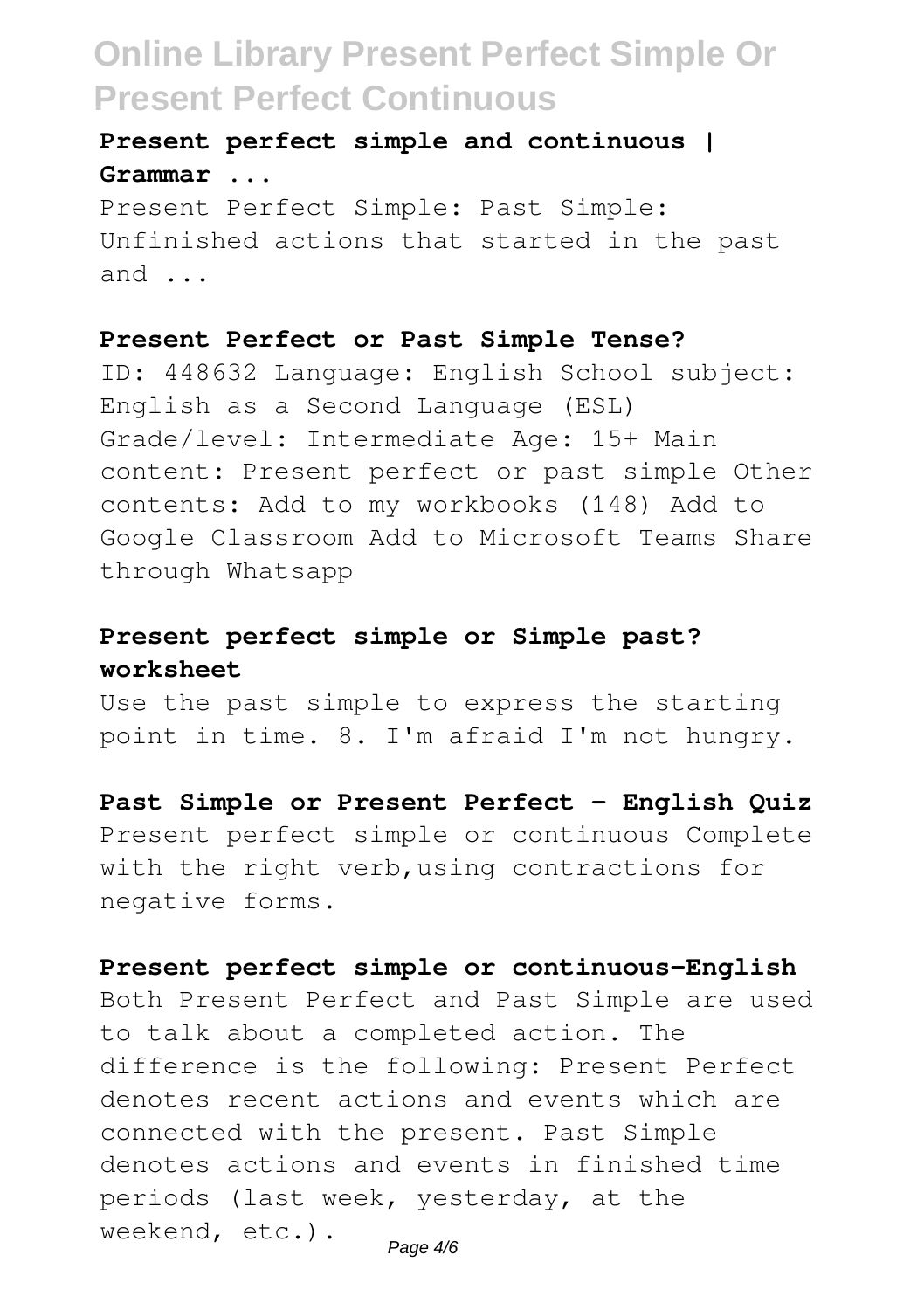### **Present Perfect or Past Simple? - GrammarTOP.com**

Choose the present perfect simple or present perfect continuous to complete the sentences below. If both tenses are possible, use the present perfect continuous. 1 I and my legs are really tired now.

### **Present perfect simple and present perfect continuous ...**

http://www.engvid.com English tenses can be confusing. In this lesson, you will learn a simple way to know when to use the past simple and present perfect te...

#### **Past Simple or Present Perfect? - YouTube**

Past Simple or Present Perfect Worksheet 1 Answers: 1. Yesterday I forgot my dictionary at home; so, I borrowed another one from my classmate. 2. I have lost my keys I can't get in. 3. My brother has visited U.S. three times. 4. Last month I visited Venice for the first time. 5. I knew Spanish when I was eight; but, by time I forgot. 6.

#### **Past Simple or Present Perfect Worksheet 1**

We use the present perfect with how long, for, since to talk about actions or situations that started in the past and still continue or are still true now. We use the past simple with how long , for, since to talk about actions or situations that started and finished in the past. Compare: